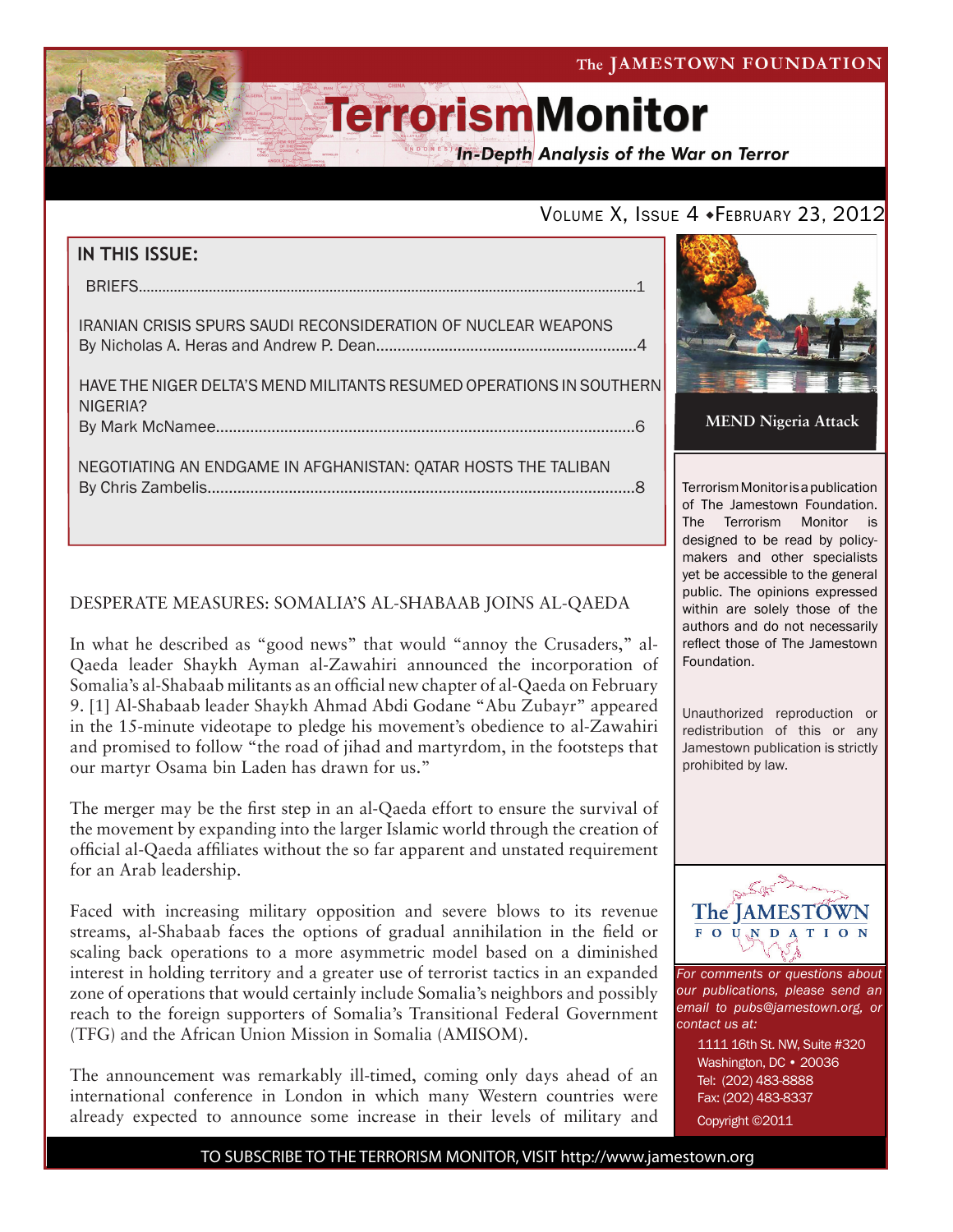economic support for the TFG and AMISOM. The al-Qaeda merger will almost inevitably result in greater levels of support than donor nations may have originally intended. The timing of the announcement seems inexplicable, unless al-Qaeda has started to believe its own propaganda efforts and actually believes such an announcement will send the TFG's international supporters reeling in fear and dismay. The timing of the merger is also unlikely to meet with universal approval from Shabaab commanders and will exacerbate existing fissures within the movement's leadership. TFG minister of information Abdikadir Husayn Muhammad suggested the unification could be a good thing for Somalia: "When Ayman al-Zawahiri described the merger between al-Shabaab and al-Qaeda as 'good news,' it is also 'good news' for us, and the time when al-Shabaab terror group used to disguise itself as a Somali Islamic organization has come to an end" (Jowhar.com, February 10).

The February 23 conference, hosted by the UK government, has been convened to address political instability and piracy in Somalia. There have been claims in Somalia, particularly from al-Shabaab, that the conference will discuss the "re-colonization" of Somalia, but TFG officials have urged Somalis to wait for the outcome of the meeting (Shabelle Media Network, February 11). According to al-Shabaab spokesman Shaykh Ali Mohamud Raage: "It's the imperious nature of the Brits that sees them meddling in Islamic affairs in the hope of reviving a hopeless dream of a British Empire" (AFP, February 14). In a recent speech in Mogadishu, TFG president Shaykh Sharif Shaykh Ahmad insisted al-Qaeda were the colonialists and everyone in Somalia was required to do their part in "liberating" Somalia from their grasp (Shabelle Media Network, February 13). There is also speculation in Somalia that the African Union peacekeeping mission may be taken over by the UN following the London conference, possibly even in a mission led by Turkey (Dayniile Online, February 10). Al-Shabaab ordered businesses and schools in areas under its control to close for a one-day celebration of their merger with al-Qaeda (Radio Simba [Mogadishu], February 13; Shabelle Media Network, February 13). At one such rally in Afgoye, Shaykh Ali Mohamud Raage promised "mujahideen fighters worldwide" that "the unification is a sign of the return of the Islamic caliphate worldwide" (AFP, February 13).

The existing cooperation between al-Qaeda and al-Shabaab over the last few years has yielded little for either group: al-Qaeda does not possess the weapons, funds or military assets to tip the conflict in al-Shabaab's

## TerrorismMonitor Volume X + Issue 4 + February 23, 2012

favor, while Somalia's crumbling infrastructure, prevailing xenophobia and isolation provides a poor safe haven for terrorists operating in the global arena. Non-Somali jihadists generally find Somalia an unattractive theatre and unification is unlikely to change this. The merger will also endanger al-Shabaab's diaspora fundraisers, recruiters and volunteers who have had some success so far in meeting terrorism-related charges with claims they were inspired solely by nationalism and not the Salafist-inspired global jihad. U.S. drones operating out of Djibouti can be expected to increase surveillance missions and targeted attacks of al-Shabaab leaders within Somalia.

Kenya is scheduled to increase its Somali commitment from the existing 2,000 men deployed in southern Somalia to 4,700 men under AMISOM command in the Middle and Lower Juba regions of Somalia, though Kenyan authorities maintain the KDF must complete Operation Linda Nchi before Kenyan troops can join AMISOM (*East African* [Nairobi], February 14). Uganda and Burundi are also preparing to increase their deployment to a total of 12,000 troops from the current level of 9,500.

KDF spokesman Colonel Cyrus Oguna noted international anti-terrorist protocols can now be applied against al-Shabaab and claimed that al-Shabaab's revenue stream has been "totally disrupted" since the Kenyan incursion into southern Somalia: "In our own assessment, 75% of revenue collection of al-Shabaab has been disrupted" (KTN Television [Nairobi], February 11; AFP, February 11).

Somalia may now be faced by more al-Shabaab terrorist attacks such as the Mogadishu suicide bombing on February 8 that killed 16 civilians and severely wounded 30 more (al-Andalus Radio [Afgoye] , February 8; Africa Review [Nairobi], February 8). Somali MP and former information minister Tahir Muhammad Gili speculated that the merger would result in al-Shabaab changing its tactics to "carry out more bombings and transfer battles outside Somalia, particularly to Somalia's neighboring countries, since those countries have troops inside Somalia at the moment. (al-Jazeera, February 12).

#### Note:

1. "Glad Tidings: Announcement of Harakat al-Shabaab al-Mujahideen Officially Joining al-Qaeda," As-Sahab Global Media Front, shamikh1.info, February 9.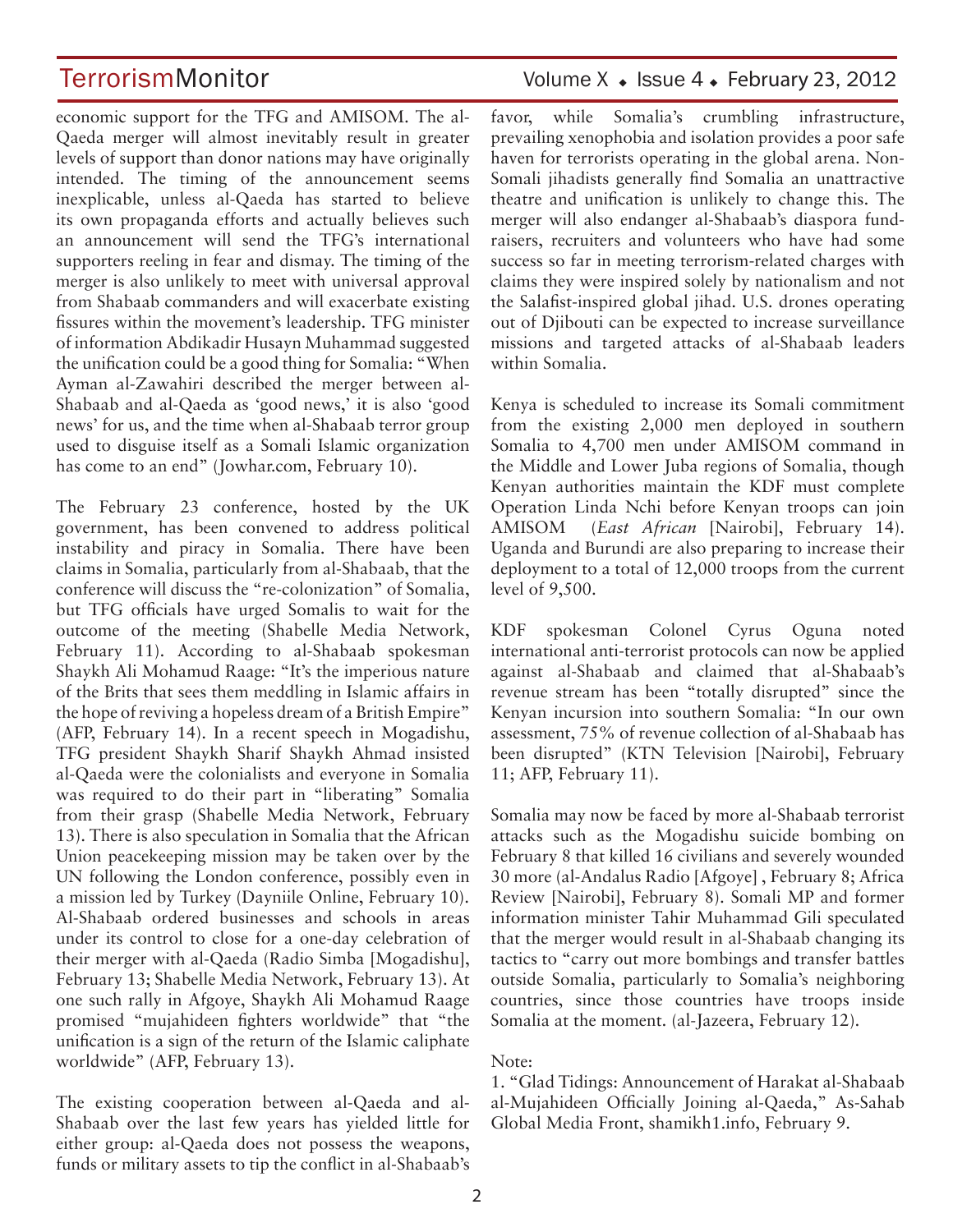THE BATTLE FOR KUFRA OASIS AND THE ONGOING WAR IN LIBYA

An escalating tribal conflict in the strategic Kufra Oasis has revealed once more that Libya's Transitional National Council (TNC) is incapable of restoring order in a nation where political and tribal violence flares up on a regular basis, fuelled by a wave of weapons liberated from Qaddafi's armories. Though this is hardly the first clash between the African Tubu and the Arab Zuwaya tribe that took control of the oasis from the Tubu in 1840, it is certainly the first to be fought with heavy weapons such as RPGs and anti-aircraft guns, an innovation that is reflected in the various estimates of heavy casualties in the fighting.

Fighting began on February 12 and has continued to the present. Well over 100 people have been killed in less than two weeks; with many hundreds more wounded (Tripoli Post, February 22). Tensions had been running high between the Arab and Tubu communities throughout last year's political turbulence and the current fighting appears to have been sparked by the alleged murder of an Arab by three dark-skinned men the Zuwaya believe to have been Tubu. The latter have also been affected by a canard promoted by Qaddafi that suggests the Tubu only arrived in southern Libya during the Italian occupation of Libya or later, an assertion that could easily lead to efforts to expel the Tubu from the region. A newly formed group called the National Rally of Tubus has issued alarming warnings that the clashes in Kufra were part of an effort to cleanse the region of its traditional Tubu presence: "Kufra is a disaster area and what is happening in the town is genocide and the extermination of the Tubu" (AFP, February 15).

The Tubu fighters are led by Isa Abd al-Majid Mansur, who backed the rebel forces in last year's revolution. Isa Abd al-Majid is head of the Tubu Front for the Salvation of Libya (TFSL), founded in June, 2007. The TFSL confronted Libyan security forces in a five-day battle at Kufra in 2008 during which the movement threatened to sabotage the important Sarir oil fields in southeast Libya (*Al-Sharq al-Awsat*, November 11, 2008). The Zuwaya claim that al-Majid is now supported by mercenaries from Chad and Darfur (Reuters, February 13). Despite playing an important role in the Libyan revolution, the Tubu have experienced little change since the Qaddafi regime, when the Tubu were subject to loss of their Libyan identity cards and were denied access to health and education facilities. Isa Abd al-Majid denies that the TFSL seek to divide Libya: "We

## Volume  $X \triangleleft$  Issue 4  $\triangleleft$  February 23, 2012

are not seeking a separation; we are like all other Libyan opposition movements. We are calling for the restitution of our rights." (al-Alam TV [Tehran], August 15, 2007).

During the Libyan insurrection, the Tubu formed the rebel-allied "Desert Shield Brigade" under veteran Tubu militant Barka Wardougou, conducting long-range raids on Murzuk and al-Qatrun (*Ennahar* [Algiers], August 20, 2011; AFP, July 23, 2011). Wardagou is the former leader of the Niger-based Tubu movement Front armé revolutionnaire du Sahara (FARS).

Having already been active in armed opposition to the Libya government for some years prior to the 2011 revolution, Isa Abd al-Majid foresaw a time when the rest of the Libyan people would join the struggle against the Qaddafi regime: "We claimed our rights, but [Qaddafi] marginalized us and denied our rights. He even said [the Tubu] are all foreigners. Even when al-Qaddafi visited Qatrun, he said we should be distributed over Bengazhi and the coastal regions and we should leave the border areas [in southern Libya]." (al-Alam TV [Tehran], August 15, 2007) Today, most Tubu live in northern Chad, ranging through the deserts and seasonal pastures surrounding their headquarters in the Tibesti Mountains. Much smaller communities live in eastern Niger and southeastern Libya. Though the latter is a traditional part of the Teda Tubu homeland, some Chadian Tubu have arrived in recent decades and live in shantytowns around Kufra.

In 1895 the leadership of the Sanussi Brotherhood relocated to the oasis to avoid entanglements with the Ottoman authorities in northern Libya. The Sanussis transformed the oasis into an anti-colonial bastion until its conquest by a massive column of heavily armed Italian troops in 1931. Kufra's strategic importance and airstrip meant that Italian occupation was short as Free French colonial troops and British forces from the Long Range Desert Group took the oasis in 1941, transforming Kufra into a base for long range strikes across the desert on Italian and German forces in northern Libya. Though the Libyan garrison declared itself for the rebels early in last year's revolution, loyalist forces retook the oasis at one point during its campaign to establish control over the all-important oil and water resources of Libya's southern deserts (see *Terrorism Monitor* Brief, May 8, 2011). Some 40,000 people live in Kufra (roughly 10% of them Tubu), which dominates a number of trans-Saharan trade routes.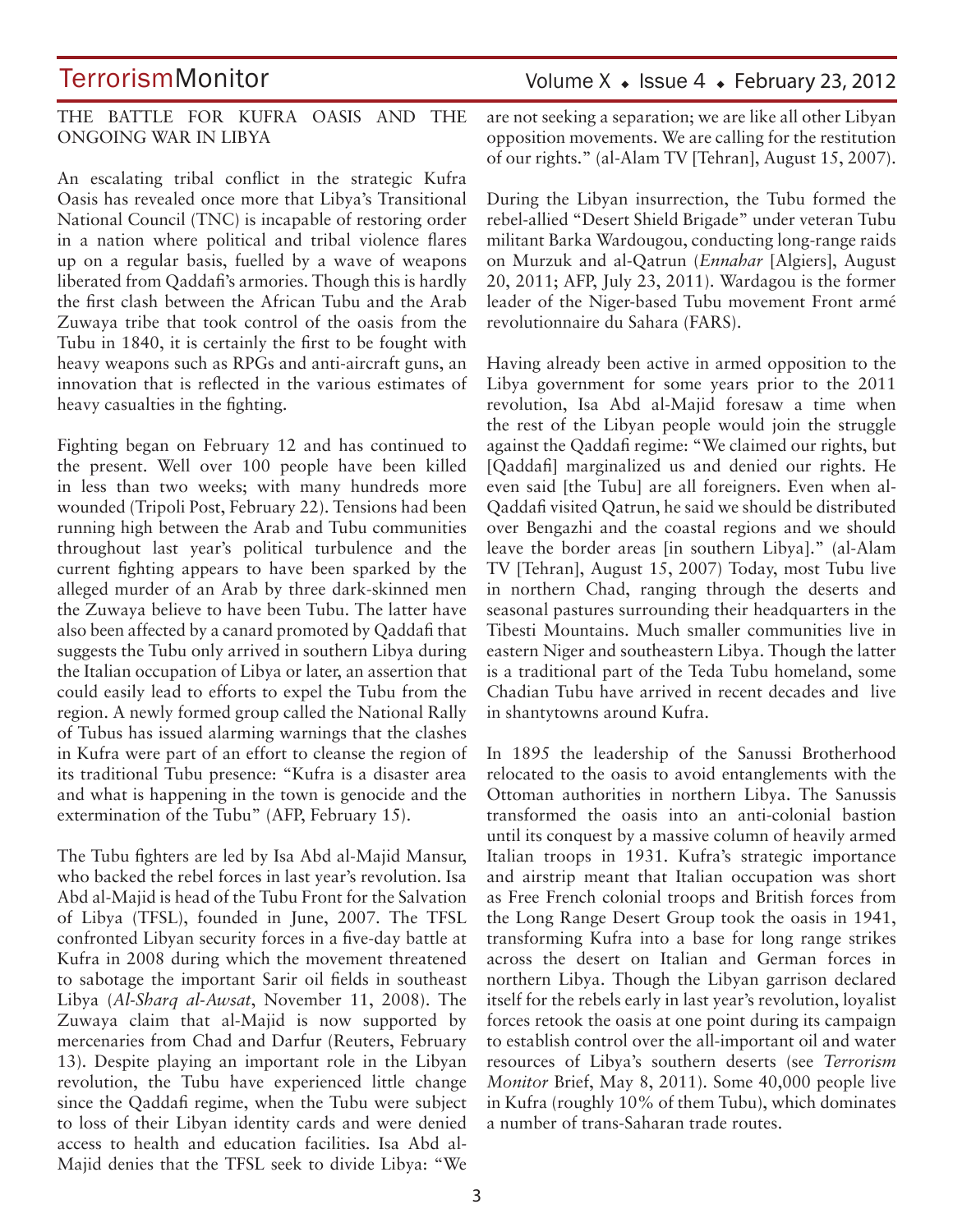The Zuwaya claim the Tubu are being helped by hundreds of "mercenaries from Chad" - one local government official described 40 4X4 vehicles full of soldiers attacking the "May 5 military camp" at Kufra and warned that if military aid from Benghazi was not forthcoming, Kufra would be forced to declare independence (Reuters, February 13).

TNC military chief General Yusuf al-Mangush has denied reports of foreign fighters in the region and urged elders from the Zuwaya and Tubu to meet (Reuters, February 18). TNC chairman Abd al-Jalil, a former Qaddafi loyalist, has claimed that the fighting in Kufra was started by Qaddafi regime loyalists who were "seeding sedition" (AFP, February 21). Sources within the Zuwaya have confirmed the TNC has been shipping arms and fighters to the Kufra Arabs to combat what a TNC spokesman described as "smugglers helped by foreign elements" (*Daily Star* [Beirut], February 15). A Zuwaya source confirmed that a plane carrying weapons and fighters had landed at Kufra airport on February 13 to aid the Arab fighters there (AFP, February 14).

The Libyan Defense Ministry has promised military intervention if the fighting does not end soon, but has otherwise taken no action to end the conflict so far (Reuters, February 20).

TerrorismMonitor Volume X + Issue 4 + February 23, 2012

## **Iranian Crisis Spurs Saudi Reconsideration of Nuclear Weapons**

*Nicholas A. Heras and Andrew P. Dean*

Rising tension in the Persian Gulf over the Islamic Republic of Iran's purported ambition<br>
of developing nuclear weapons could lead to Islamic Republic of Iran's purported ambition a nuclear arms race between Iran and the Kingdom of Saudi Arabia. On December 5, 2011, one of the most important members of the Saudi royal family, Prince Turki Al-Faisal, stated that a nuclear armed Iran would cause Saudi Arabia to seriously consider obtaining nuclear weapons as well (*Agence France Presse*, December 5, 2011). Further adding fuel to speculation, a recent report in the Times of London, citing an unidentified Saudi security source linked to the Saudi Strategic Missile Force asserted that in the event of an Iranian nuclear weapon being developed, Saudi Arabia would immediately purchase nuclear weapons and begin enriching its own uranium, possibly directly from Pakistan (*Times*, February 9).

At present, the Kingdom of Saudi Arabia and its Gulf Co-operation Council (GCC) allies are maintaining a public position of support for a WMD-free zone in the Middle East (AP, January 25, 2012). In conjunction with this policy, Saudi Arabia is expanding its peaceful nuclear power generating capability as a means of addressing rising domestic energy demand while saving valuable oil assets for export. The Kingdom is maintaining an aggressive policy of seeking multilateral agreements to address its need for nuclear power plants, research nuclear reactors, and manufacturing capability for nuclear fuels. To achieve this goal, Saudi Arabia has signed nuclear technology agreements with Argentina, South Korea, France, and China (*Arab News*, January 16, 2012).

Beyond the pursuit of peaceful nuclear technology, Saudi Arabia's announcement it was considering pursuing nuclear weapons to counter a growing Iranian threat leads to many strategic questions about the Kingdom's likely deployment methods in the event it were to develop or receive nuclear weapons and the political costs that the Saudi government would incur with some of its closest allies for seeking to possess nuclear weapons. The United States, in particular, has expressed strong disagreement with a potential "Saudi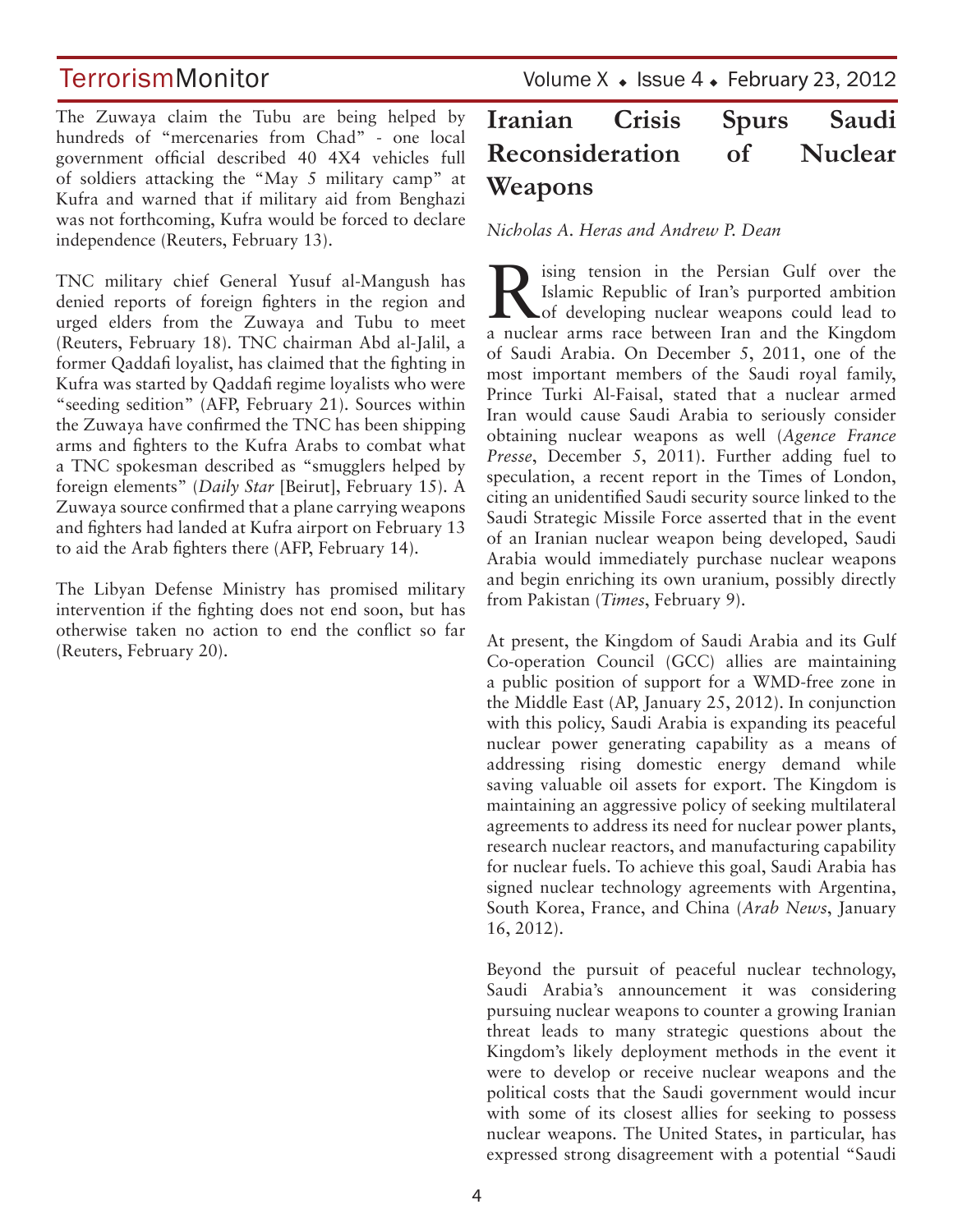nuke," both as a matter of policy towards promoting a nuclear weapons free Middle East, and due to questions amongst U.S. lawmakers whether or not the Kingdom of Saudi Arabia is a trustworthy ally. Although the Saudi and U.S. governments reached a tentative, non-binding agreement for U.S.-Saudi cooperation for civilian nuclear technology in 2008, no formal agreement exists between the two nations (*Wall Street Journal*, July 30, 2011). In the past year, senior United States law makers have severely criticized the possibility of Saudi Arabia's acquisition of nuclear weapons. The chair of the House Foreign Relations Committee, Ileana Ros-Lehtinen (R), captured the mood against supporting nuclear cooperation with Saudi Arabia by stating that Saudi Arabia's "ties to terrorism and terror financing alone should rule it out as a candidate for U.S. nuclear cooperation," (*Agence France Presse*, July 30, 2011).

In the event of a policy decision to counter an Iranian nuclear weapon with a nuclear weapon of its own, Saudi Arabia has several existing platforms for deploying nuclear warheads. At present, the Royal Saudi Air Force has dozens of operational tactical fighter aircraft and short-range bombers that could double as delivery vehicles for nuclear warheads such as the B61. These aircraft include Saudi Arabia's aging fleet of Panavia Tornados, soon to be replaced by the more capable European Typhoon, and the F-15S, and the F-15SA. These latter aircraft were the subject of a recent \$29.4 billion purchase made by the Kingdom that will include 84 new F-15s and modernization packages for the 70 existing F-15s in the Royal Saudi Air Force (DefenseNews, December 29, 2011).

In addition to the Royal Saudi Air Force's air-to-ground capabilities, the Kingdom possesses one of the most robust networks of ballistic missile sites in the Middle East. It is estimated that Saudi Arabia currently possesses 40-60 aging Chinese-manufactured CSS-2 mediumrange ballistic missiles, and an estimated 9-12 launchers to fire them. The CSS-2, or East Wind system, is capable of delivering only non-nuclear payloads within a 2,800 kilometer radius. The Saudi CSS-2 missiles are currently aimed at major population centers within Iran, but are terribly inaccurate and undependable, which raises questions about the Saudi leadership's willingness to deploy such weapons (Nuclear Threat Initiative, November, 2011).

## Volume  $X \triangleleft$  Issue 4  $\triangleleft$  February 23, 2012

Iran's nuclear ambitions, coupled with Saudi Arabia's sizable but outdated ballistic missile system, increases speculation about recent sales discussions between the Saudis and Chinese for a nuclear-capable, highly accurate upgrade, such as the Dongfeng 21 (DF-21 or NATOdesignated CSS-5). If the Saudis were to purchase the DF-21, a medium-range, road-mobile ballistic missile, it would signify a considerable operational improvement in accuracy, mobility, and lethality. The DF-21 is capable of delivering 250 or 500 kiloton conventional warheads accurately within a 2,150 kilometer range. The roadmobile feature, provided by the Transporter-Erector-Launcher (TEL), makes the DF-21 more survivable as they are more difficult to target. (Missile Threat, February 14, 2012).

Saudi military planners will seek to exploit deficiencies in Iran's missile defense. Iran's indigenously developed Bavar 373 missile defense system, which was developed after Russia reneged on the delivery of \$800 million worth of S-300PMU missiles, may be Iran's greatest vulnerability. The Russian-made S-300 is widely recognized as one of the world's most advanced missile defense systems. The Iranian government, however, claims that their alternative is equally capable, a claim that is difficult to corroborate given Iran's historical need to acquire advanced radar and electronics technologies from suppliers abroad like North Korea, Russia, and China (UPI, November 23, 2011).

The now public insinuation of a Saudi "nuclear option" has upped the ante in the Saudi-Iranian rivalry in the Middle East region, and would severely strain relations between Saudi Arabia and some of its strongest allies, including the United States. In over a year of turbulent events in the region, Saudi Arabia has asserted itself vis-à-vis Iran in intervening militarily against popular demonstrations against the Saudi allied al-Khalifa monarchy in Bahrain, in developing its "Iran Initiative," and by helping Qatar to spearhead a G.C.C. policy of supporting anti-Assad movements in Syria, a longtime Iranian ally. Prince Turki's statement and the continued assertions by individuals knowledgeable about Saudi nuclear strategies indicate that Saudi Arabia is motivated to confront an Iranian nuclear weapons program with a nuclear weapons program of its own. Saudi Arabia has the technology and the strategic partnerships necessary to quickly develop a nuclear weapons capability.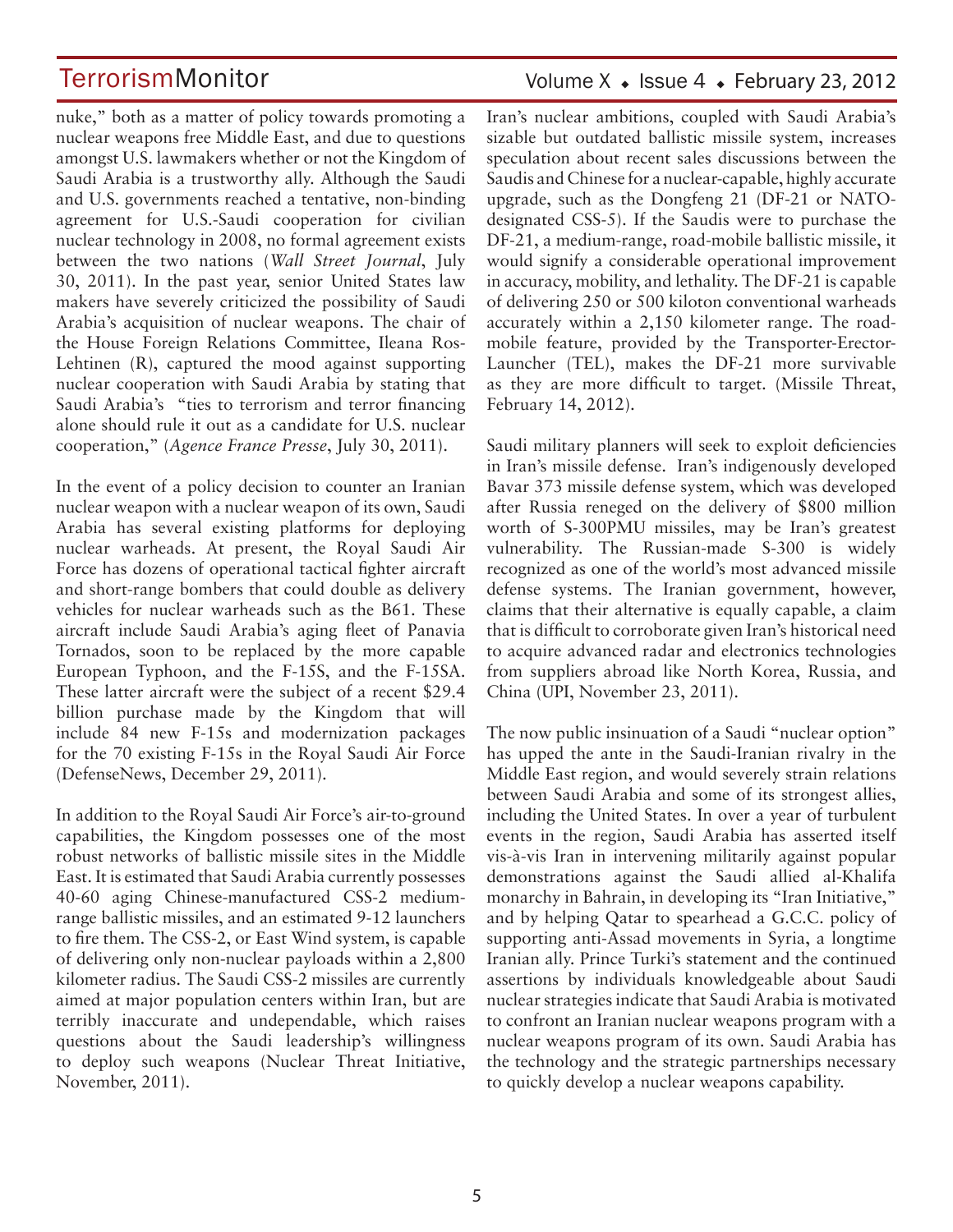TerrorismMonitor Volume X + Issue 4 + February 23, 2012

*Nicholas A. Heras is an M.A. Candidate in International Communication at the American University (DC) and a former David L. Boren Fellow.*

*Andrew P. Dean recently graduated from Johns Hopkins University's Krieger School of Arts and Sciences with an M.A. in International Security Studies. He has expertise in nuclear non-proliferation and the technical methods by which nations deploy nuclear weapons. He also brings with him a strong background in national security strategy analysis and future battlefield scenariomaking.*

## **Have the Niger Delta's MEND Militants Resumed Operations in Southern Nigeria?**

### *Mark McNamee*

The ven as Nigeria struggles with a wave of religiously-inspired violence in its northern states, there are now indications that a relatively dermant incurrency in Nigeria's cil rish southern states. religiously-inspired violence in its northern dormant insurgency in Nigeria's oil-rich southern states may be restarting in an attempt to take advantage of Nigeria's precarious security situation. Jomo Gbomo, a purported spokesman for Nigeria's Movement for the Emancipation of the Niger Delta (MEND), announced in a February 5 email statement that the group had attacked and destroyed an oil trunk line in Bayelsa State in the Niger Delta region the previous day. Gbomo complained that "rather than address serious issues facing the nation and its citizens, [Nigerian President] Goodluck Jonathan squanders public funds on tribalistic sycophants and thugs calling themselves ex-militants." He also threatened more violence in the coming weeks, and confirmed that MEND fighters had also been responsible for an attack a week earlier on the compound of the Minister for Niger Delta in Delta State (*Vanguard* [Lagos], February 15).

With these attacks, Gbomo formally announced a "new phase" in the group's struggle, following a lull in violence after a truce was signed in late 2009 between the government and a majority of MEND's senior commanders, who accepted an amnesty. The operation, if indeed conducted by MEND, would constitute the group's first confirmed attack since November 2010 (*Daily Champion* [Lagos], February 10). Meanwhile, the elite Joint Task Force (JTF) assigned to pacify the Delta region has dismissed the threat, avowing that the attack had come from disgruntled militants and criminal gangs unassociated with MEND who were still trying to take advantage of benefits offered by the now-expired amnesty program. The JTF went so far as to publicly identify the seven suspects behind the attacks, insisting that they were unaffiliated with MEND (*Vanguard*, February 7).

Sporadic attacks continued into 2010 and 2011, albeit at nowhere near the level of violence that pervaded the region prior to the amnesty. In the most significant attack to date since the amnesty, on October 1, 2010, the nation's Independence Day, alleged MEND militants detonated two car bombs in Abuja outside the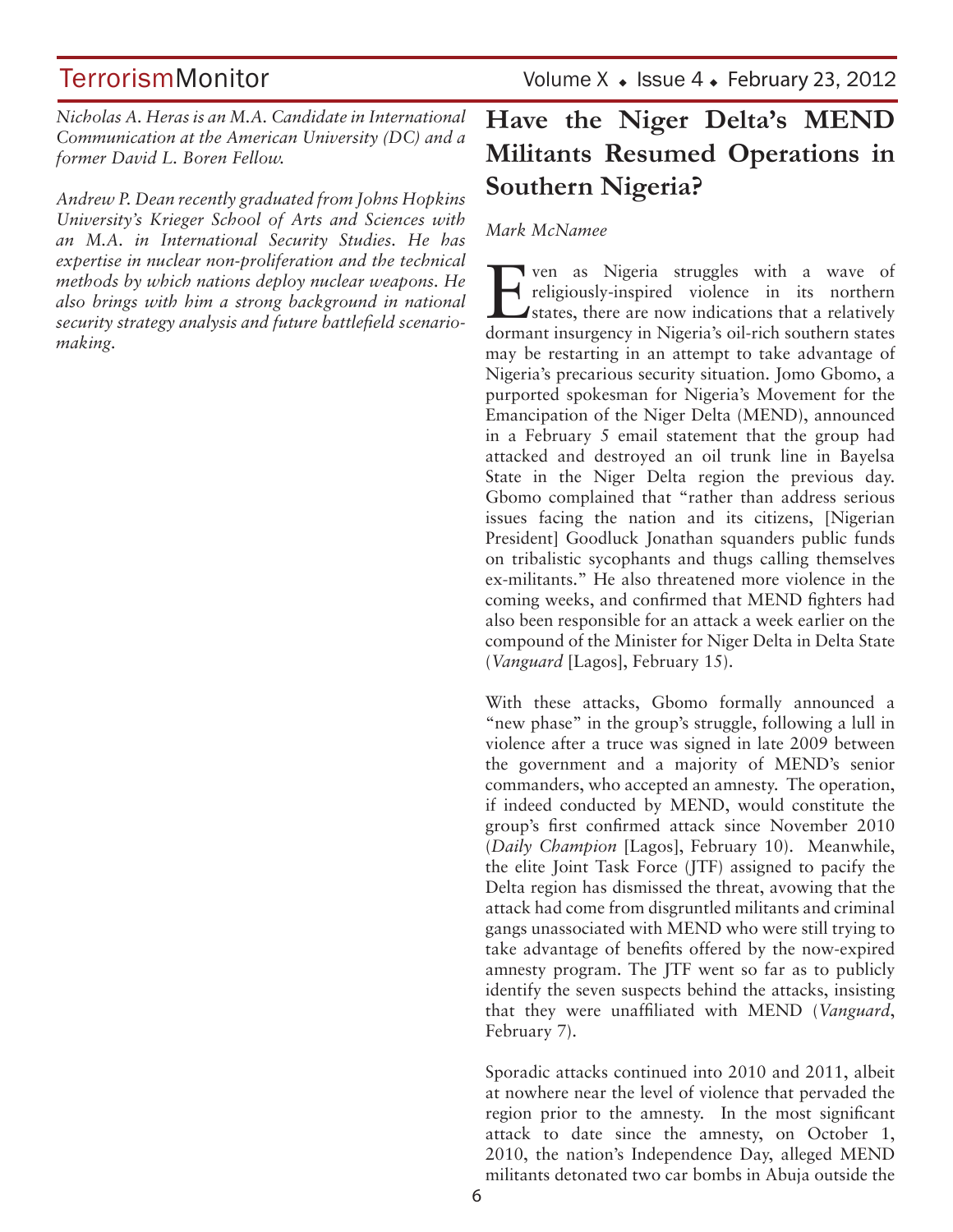justice ministry and a third bomb near a venue where the president was participating in celebrations. The bombings, which killed 12 people, were tied to Henry Okah, an ex-MEND leader who did not accept the amnesty and fell into disfavor with the leadership (*This Day* [Lagos], October 3, 2010). Alhaji Dokubo-Asari and other amnestied senior MEND leaders condemned the bombing and denied MEND involvement (*The Guardian* [Lagos], October, 6, 2010).

The ambiguity of MEND's composition and relation to other similar insurgent groups significantly complicates assessments of its operations, vitality, and the future threat it poses to the nation and to the region as a whole. Dokubo-Asari noted in 2009 that "MEND was created not as an organization but as a name for the purpose of issuing unified statements" (Sahara Reporters [Lagos], January 1, 2009). Often described as an umbrella organization, MEND is a loose web of armed groups that exists in the Delta amongst a number of affiliated, favorable, and even hostile organizations that also operate in the area. Some of these related groups have been known to disobey MEND ceasefires and engage in autonomous activity. Adding to the obscurity, the identity of Jomo Gbomo is also questioned – Gbomo may in fact be a fictitious identity used by several MEND commanders or even possibly Henry Okah himself (*Daily Independent* [Lagos], November 5, 2010; *This Day*, October 6, 2010; *Vanguard*, February 15).

Indicative of its loose structure, MEND has splintered into several factions in recent years and, while nearly all the senior commanders in the field and their respective followers have accepted the amnesty and are observing a ceasefire, some factions have not. Certain of these, claiming to speak for all of MEND, continue to perpetrate infrequent pipeline attacks in the region and issue threats, much to the irritation of MEND's senior figures (*The Nigerian Voice*, October 5, 2010; *Leadership* [Abuja], November 21, 2011). The JTF insists the pipeline attack in early February was perpetrated by one of these separate and insignificant splinter groups (*Vanguard*, February 7).

Fears would be much allayed if the JTF is correct. At the height of the Delta insurgency prior to the 2009 amnesty, MEND cut Nigeria's oil output by more than a quarter and production shutdowns from attacks caused an average drop in production of 1 million barrels per day, yielding billions of dollars in losses (*This Day*, October 8, 2010; Leadership, November 22, 2010). Production levels have increased to previous levels since

## Volume  $X \triangleleft$  Issue 4  $\triangleleft$  February 23, 2012

then and the region has calmed significantly because of the amnesty. Moreover, Nigeria cannot afford a separate security situation in its economically vital south, considering the increasingly deadly activities of Boko Haram in the north and center of the country.

Meanwhile, the northern unrest has also served to unsettle Delta militants. In response to Boko Haram violence, southern insurgents have indicated their willingness, even eagerness, to violently repel the group, with some offering to work with federal security forces to pacify the north (*The Nigerian Voice*, September 21, 2011). Soon after dozens of southern Christians were slaughtered by Boko Haram outside Abuja on Christmas Day 2011, other Delta militants threatened to attack major oil installations and military bases in the south if the government failed to protect civilians from Boko Haram (*Leadership*, January 9, 2012). Dukobo-Asari likewise warned that the nation was "on the precipice of a civil war" and that southern Nigerians were poised to take up arms to fight the northern Islamists, but were restraining themselves "only out of respect for the president" (*Daily Trust*, January 4, 2012).

Leaving north-south hostility aside, it is difficult to envision how MEND would initiate consistent, highlevel attacks in the Delta. With former leaders having distanced themselves from militancy and this most recent attack, mobilization of the requisite resources for a sustained and comprehensive movement is rather improbable. Moreover, since 2009, a number of selfdescribed MEND spokesmen have made baseless and bombastic threats similar to the rhetoric issued in the wake of the most recent attack; more often than not, these threats have failed to materialize in action (*Daily Champion*, September 30, 2011; *Vanguard*, July 15, 2011; January 21, 2011). Thus, based on recent activity in the Niger Delta, there is little to suggest a revival of the violence to pre-2009 levels in the near future.

On the other hand, while that degree of unrest should not be anticipated, a potential increase in violence is possible, as the roots of violence in the region remain: an excess of instability combined with an abundance of oil. Many worry that the positive results of the amnesty are short-term and the current calm will not last, citing stories of ex-militants who have either returned to fighting in the Delta or have turned to offshore piracy in the Gulf of Guinea (*African Confidential*, October 21, 2011). At this time, when Boko Haram poses the most significant security concern for the federal government, the activities of MEND and associated Delta insurgents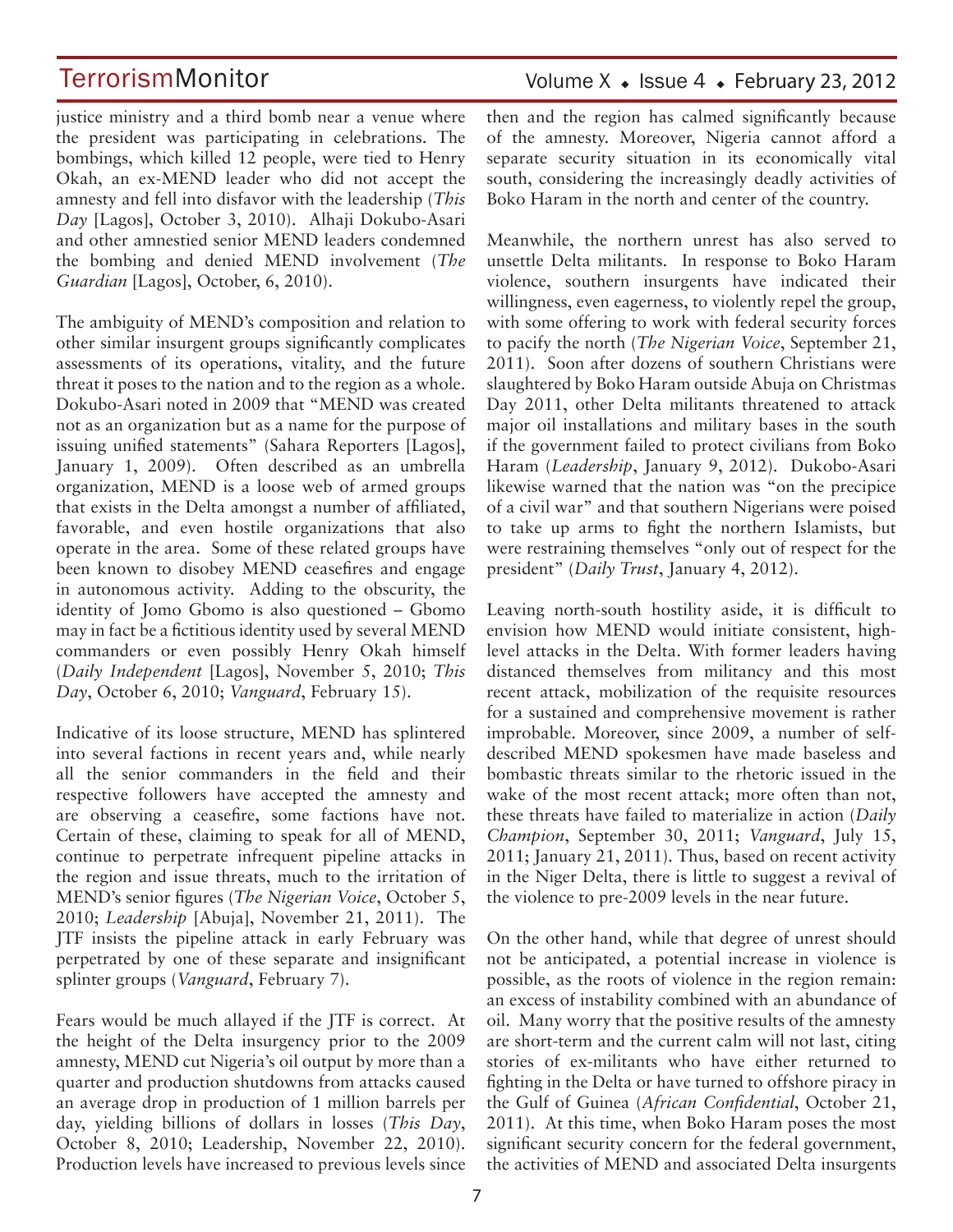constitute not so much a signal of a return to the violence of pre-amnesty days, but more a reminder that the region remains impoverished, unstable, and dissatisfied – making long-term, sustainable peace an unrealistic expectation. Neither an anomaly nor the harbinger of an apocalyptic trend, the February pipeline attack likely reflects both the continued low-level dissatisfaction in the region as well as the limited capability of marginal gangs to threaten the southern oil industry.

*Mark McNamee is an Intelligence Analyst for Sub-Saharan Africa at an international risk consulting firm in the Washington, D.C. region as well as a contract employee for the U.S. Army Combating Terrorism Center. He has an MA in International Relations from Johns Hopkins University (SAIS).*

## **Negotiating an Endgame in Afghanistan: Qatar Hosts the Taliban**

### *Chris Zambelis*

s the insurgency in Afghanistan rages on, recent<br>events appear to confirm earlier reports pointing<br>to a U.S. interest in taking the once inconceivable events appear to confirm earlier reports pointing  $\perp$   $\perp$  to a U.S. interest in taking the once inconceivable step of engaging the Taliban in negotiations (see *Terrorism Monitor*, November 25, 2008; *Terrorism Monitor* Brief, February 11, 2010). Washington is setting its sights on withdrawing most, if not all, of the 130,000 troops it commands under NATO auspices when Kabul assumes responsibility for Afghanistan's security in 2014. Despite the chronic violence and instability that endures in Afghanistan, the U.S. administration looks to harness the killing of al-Qaeda leader Osama bin Laden and domestic concerns revolving around economic issues in an election year to extricate itself from what is now the longest war in American history. In doing so, the administration recognizes the tremendous influence the Taliban wields across Afghanistan – militarily, culturally, politically, and economically – as well as in Pakistan. Amid questions surrounding the nature of its motivations, Qatar - a U.S. ally whose rising diplomatic star continues to confound close observers of Middle East politics, has positioned itself to serve as an interlocutor to initiate preliminary talks between the warring parties on Washington's behalf.

Reports that U.S. Special Envoy to Afghanistan and Pakistan Marc Grossman met with representatives of the Afghan Taliban in Qatar in January to explore the prospect of opening a dialogue with the insurgent movement remain fraught with speculation. A delegation of ranking Taliban members, including Tayyab Agha, a former secretary to Taliban leader Mullah Muhammad Omar, former Taliban foreign minister Shir Muhammad Abbas Stanekzai and former Taliban ambassador to Saudi Arabia Shabuddin Delawar traveled to Doha in January to establish a formal office in the Persian Gulf emirate (*Telegraph* [London], January 26; Tolo News [Kabul], January 28; The *News International*  [Islamabad], January 28). The allegation that Grossman met with the Taliban officials in Doha originated from a senior Afghan official who spoke anonymously due to the sensitive nature of the subject (AFP, February 8). Grossman recently toured Afghanistan, Turkey,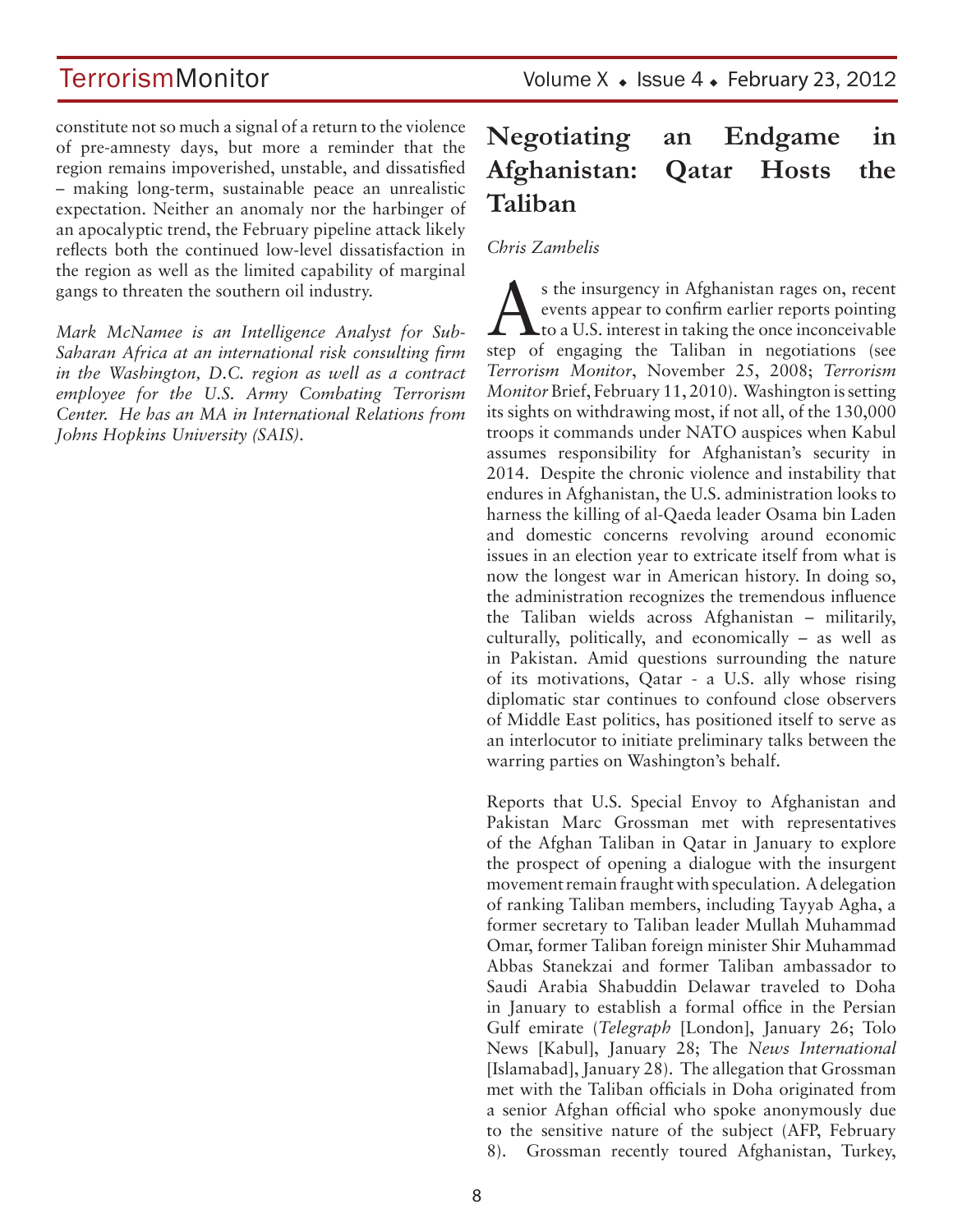Saudi Arabia, the United Arab Emirates, India, and Qatar to tout a plan to initiate comprehensive peace and reconciliation talks to end the war in Afghanistan. Pakistan, a critical piece in the Afghan puzzle, rebuffed a U.S. request to have Grossman visit the country amid heightened tensions between Washington and Islamabad (al-Jazeera [Doha], January 18). The United States has refused to comment on Grossman's alleged meeting with the Taliban. Grossman did, however, laud the Taliban's decision to establish a presence in Qatar to help advance efforts to end the war, though he qualified his support by adding that the United States wants to see the group condemn terrorism, break with al-Qaeda, and work to support peace in the region (VOA, January 22; Al-Jazeera, January 12).

### Playing Politics

In a gesture of diplomatic goodwill, Washington is reviewing a Taliban request that it release five of its leaders currently imprisoned at Guantanamo Bay as a starting point for peace talks (al-Jazeera, January 12; Reuters, February 2). The Taliban is meanwhile doing its part to affirm that it is taking diplomacy seriously: A former ranking Taliban official extolled the credentials of the representatives dispatched to Doha, who he described as well-educated, fluent in English, and "moderate," but at the same time "committed" to the movement (*Telegraph*, January 26; The *News International,* January 28). Lost amid the delicate back channel diplomacy surrounding the future of Afghanistan is the Afghan government's anger over Qatar's willingness to host the Taliban diplomats. Afghanistan would later recall its ambassador to Qatar in protest. To counter the Qatari initiative, Afghan president Hamid Karzai suggested that exploratory peace talks be held in a different country, such as Saudi Arabia or Turkey. According to Karzai: "Americans cannot negotiate on our behalf with the Taliban and with us on behalf of the Taliban" (Tolo News, February 17).

Significantly, the Taliban proclaimed its presence in Doha as a declaration of victory over its adversaries (Islamic Emirate of Afghanistan Voice of Jihad, January 15; see also *Terrorism Monitor* Brief, January 26). The statement announcing the Doha office highlighted the Taliban's credentials as an organic, capable, and legitimate actor in Afghan politics. The Taliban leadership also appears keen to demonstrate to its supporters and detractors alike that its decision to explore the possibility of entering into peace talks should not be interpreted as a

## Volume  $X \triangleleft$  Issue 4  $\triangleleft$  February 23, 2012

sign of weakness or surrender.

The Taliban statement suggests that the group was always amenable to dealing with matters in a pragmatic and respectful manner:

> Everyone concerned should choose the rational and logical path of solving issues with Islamic Emirate of Afghanistan. If the present invaders had chosen a lucid path instead of incursion, they would not have faced such a huge personnel and financial loss in Afghanistan (Islamic Emirate of Afghanistan Voice of Jihad, January 15).

### Defining the Taliban

Painting an accurate portrait of the myriad competing interests at work in Afghanistan is, by any stretch, a daunting enterprise. The complexity inherent in enlisting the Taliban as a stakeholder at the negotiating table raises important questions about the approach of Washington to Afghanistan. Despite the major differences between the two groups, the United States has often equated the Taliban with al-Qaeda. The ultraconservative variety of Sunni fundamentalism espoused by the Taliban always represented a regional and insular current that operated within the confines of Afghan society. This holds especially true for the ethnic Pashtun population that comprises the Taliban's main constituency. Al-Qaeda, in contrast to the Taliban, is a transnational activist movement with a global worldview and the Taliban's alliance with the movement was controversial among many Taliban leaders who disapproved of the relationship. The Taliban remains a highly fractious movement that is divided along village, tribal, ethnic, and regional lines. As the Taliban builds its presence in Doha, two salient questions arise. First, how does the United States define the Taliban? Second, does the Taliban representation in Doha accurately reflect the larger Taliban current in Afghanistan?

In this regard, the United States faces a series of dilemmas. The United States continues to offer a \$10 million reward for information leading to the capture or killing of Mullah Omar. The role of the numerous insurgent groups that rival the Taliban for influence, including the Hizb-i-Islami of Gulbuddin Hekmatyar, Hizb-i-Islami Khalis (HIK) and the Haqqani Network, must also be taken into account. The Haqqani Network, a Taliban ally that has emerged as one of the most lethal threats